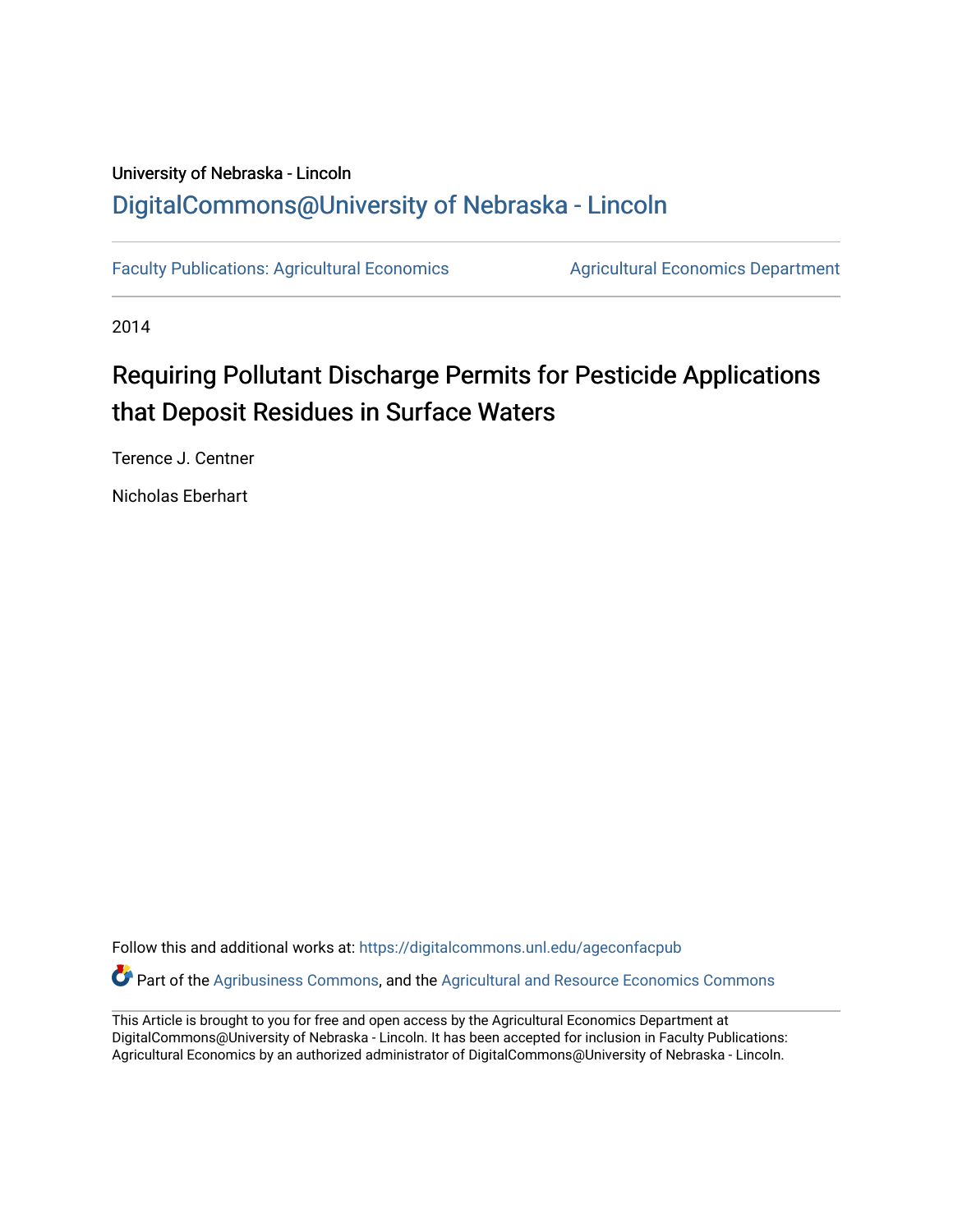*Int. J. Environ. Res. Public Health* **2014**, *11*, 4978-4990; doi:10.3390/ijerph110504978

**OPEN ACCESS**

International Journal of **Environmental Research and Public Health ISSN 1660-4601** www.mdpi.com/journal/ijerph

*Article*

## **Requiring Pollutant Discharge Permits for Pesticide Applications that Deposit Residues in Surface Waters**

**Terence Centner \* and Nicholas Eberhart**

Department of Agricultural and Applied Economics, College of Agricultural and Environmental Sciences, The University of Georgia, Athens, GA 30602, USA; E-Mail: eberhart@uga.edu

**\*** Author to whom correspondence should be addressed; E-Mail: tcentner@uga.edu; Tel.: +1-706-542-0756; Fax: 1-706-542-0739.

*Received: 3 March 2014; in revised form: 21 April 2014 / Accepted: 4 May 2014 / Published: 8 May 2014*

**Abstract:** Agricultural producers and public health authorities apply pesticides to control pests that damage crops and carry diseases. Due to the toxic nature of most pesticides, they are regulated by governments. Regulatory provisions require pesticides to be registered and restrictions operate to safeguard human health and the environment. Yet pesticides used near surface waters pose dangers to non-target species and drinking water supplies leading some governments to regulate discharges of pesticides under pollution discharge permits. The dual registration and discharge permitting provisions are burdensome. In the United States, agricultural interest groups are advancing new legislation that would exempt pesticide residues from water permitting requirements. An analysis of the dangers posed by pesticide residues in drinking water leads to a conclusion that both pesticide registration and pollutant discharge permitting provisions are needed to protect human health and aquatic species.

**Keywords:** pesticides; registration; water quality; pollutant discharge permits; pesticide residues

## **1. Introduction**

Food production relies heavily on the use of pesticides for growing crops and raising animals. Data suggest that approximately 2.36 billion kg of pesticides are used each year in the World [1]. In the United States, agricultural uses of pesticides account for nearly 80% of the 0.5 billion kg of pesticides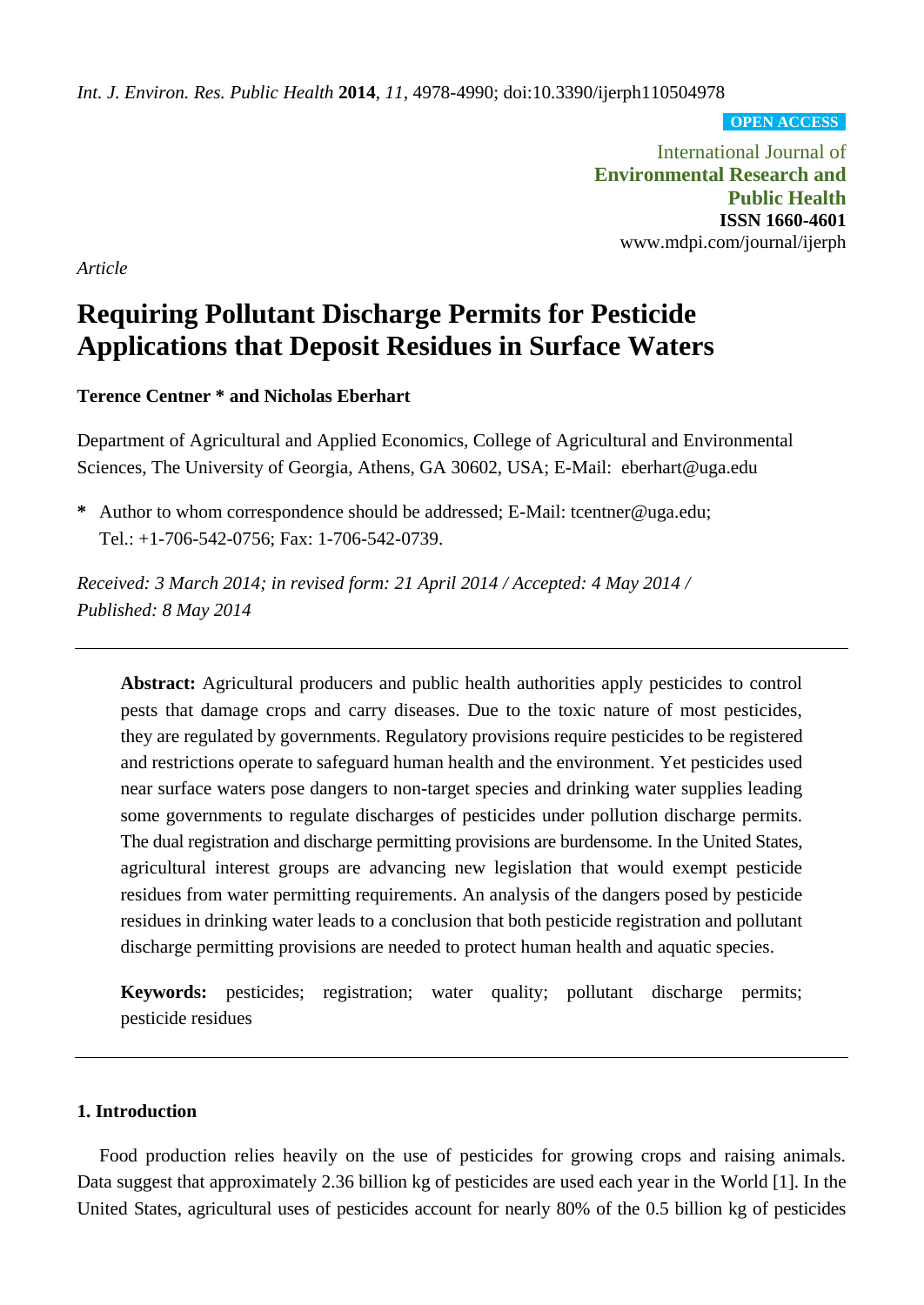applied [1]. Many pesticides are carcinogens and their widespread usage raises concern about the possibility of negative impacts on people and the environment [2,3]. Given the dangers posed by pesticides, countries have adopted detailed regulations governing their production and use [4–8]. In the United States, Congress enacted the Federal Insecticide, Fungicide, and Rodenticide Act to oversee the manufacture, distribution, and use of [9]. Developed countries have designated a governmental agency to oversee the registration, labeling, and use of pesticides. Countries without adequate national legislation on pesticides may subscribe to the International Code of Conduct on the Distribution and Use of Pesticides adopted by the Food and Agricultural Organization of the United Nations [10].

A contemporary issue is whether the use of pesticides accompanied by the deposition of residues into surface waters should be regulated by water quality control provisions. These deposits may occur during aerial applications of pesticides to control agricultural and forest pests as well as disease-carrying mosquitoes [11]. Requiring persons who discharge pollutants into waters to file permits delineating the minimization of pollutant discharges is important for safeguarding water quality and public health [12–15]. Yet, in 2006 the U.S. federal government concluded that a pollutant discharge permit was not required [16]. EPA felt that pesticides were neither "chemical waste" nor "biological materials" so were not subject to the permitting provisions [16].

This federal regulation was overturned in the *National Cotton Council of America v. U.S. EPA* lawsuit [17]. In response to the court's ruling, EPA developed a "Pesticide General Permit" that would facilitate the issuance of pollutant discharge permits for applications of pesticides depositing residues into surface waters [18]. Agricultural interest groups seek to enact new legislation to reverse the permit requirement.

Jurisprudence that recognizes pesticide residues deposited in water as pollutants requiring a pollutant discharge permit is accompanied by concerns about the costs of the requirement. Interest groups representing agricultural and public health applicators object to the requirement of a pollutant discharge permit because securing a permit is time consuming and costly. In response to these arguments, interest groups in the United States have proposed legislation that says the pollutant discharge permitting provisions for water quality do not apply for applications of registered pesticides. Under the proposed legislation, applications of pesticides to eliminate pests carrying diseases and damaging crops could proceed without a pollutant discharge permit despite deposits of pesticide residues in surface waters. Simultaneously, other evidence suggests that deposits of pesticides into waters contribute to increased health costs [14]. To determine whether pollutant discharge permitting provisions are needed, the registration and permitting provisions are analyzed. The analysis discloses that they address different problems and the pollutant discharge permitting provisions are needed to protect drinking water supplies.

## **2. Regulatory Oversight**

## *2.1. Registration*

Countries regulate the manufacture, distribution, sale, and use of pesticides with an objective of protecting public health and the environment [3]. Pesticide registration is a scientific and administrative procedure through which a governmental agency examines the ingredients of the pesticide, the particular site or crop on which it is to be used, the amount and frequency of its use, and storage and disposal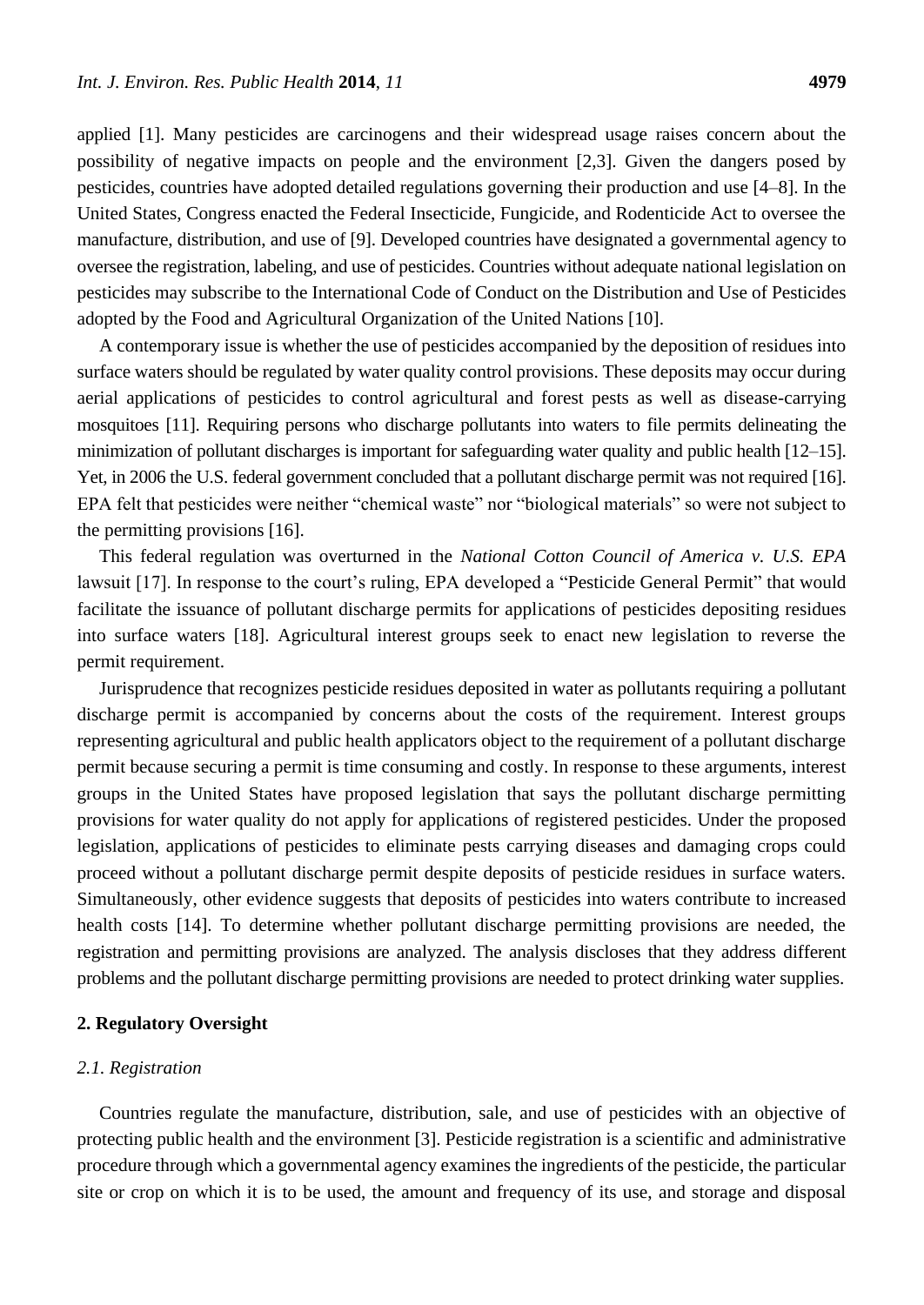practices [19,20]. Applications delineate the intended target crop, claims of pesticide effects, and scientific data supporting the claims. Separate registration is required for different crops, pests, and dosage levels [20,21]. While the initial provisions of a registration program are primarily implemented in order to monitor the efficacy of pesticides, provisions may also consider environmental and health concerns.

Pesticide registration regulations also contain limitations that deny registration to highly toxic pesticides or pesticides with unknown toxicity. In the United States, only pesticides performing their intended function "without unreasonable adverse effects on the environment" can be registered [9]. Unreasonable adverse effects on the environment consider economic, social, and environmental costs and benefits of the use of a pesticide. By employing a cost-benefit analysis for analyzing the risks that accompany the use of pesticides, registration is denied to those that pose too many dangers to humans or the environment. The cost-benefit analysis offers a quantitative approach to addressing risk, although controversies exist on how to evaluate ecological values, community values, and normative considerations [22].

#### *2.2. Discharge Permits*

While pesticide registration generally considers water quality in approving the registration of a pesticide, registration provisions are quite different from the provisions incorporated in discharge permits (Table 1). This means that registration does not offer the same degree of protection to public drinking water supplies as is offered by discharge permits. Registration fails to address actual discharges of pesticides into surface waters so cannot preclude unhealthy concentrations of pesticides in drinking water supplies [14]. Moreover, registration does not assign liability for negligent pesticide applications. Thus a government may decide that a pollution discharge permit is needed for pesticide applications depositing pesticide residues in surface waters. A permitting program incorporates responsibilities for pesticide applicators that operate to reduce the discharges of pollutants into surface waters.

| <b>Environmental Issue</b>                 | <b>Registration</b>                                                                               | <b>Discharge Permits</b>                                                               |
|--------------------------------------------|---------------------------------------------------------------------------------------------------|----------------------------------------------------------------------------------------|
| Deposits of residues in<br>surface wasters | No control over specific applications that<br>cause residues to be deposited in<br>surface waters | Controls over applications to minimize<br>amounts of toxics entering<br>surface waters |
| Managing residues<br>in runoff             | Dosage levels for individual crops                                                                | Dosage levels that consider levels of<br>toxic substances in waters                    |
| Weighing harm                              | Cost-benefit analysis of adverse effects<br>on the general environment                            | Consideration of expected harm from<br>toxics deposited in surface water               |
| Consideration of<br>ecology                | Unclear consideration of<br>ecological values                                                     | Consideration of harm from<br>concentrations and accumulations                         |
| Regulatory oversight                       | Enforcement by the federal and<br>state governments                                               | Enforcement by governments and by<br>citizen lawsuits                                  |

|  |  | Table 1. Contrasting U.S. registration with discharge permits. |
|--|--|----------------------------------------------------------------|
|--|--|----------------------------------------------------------------|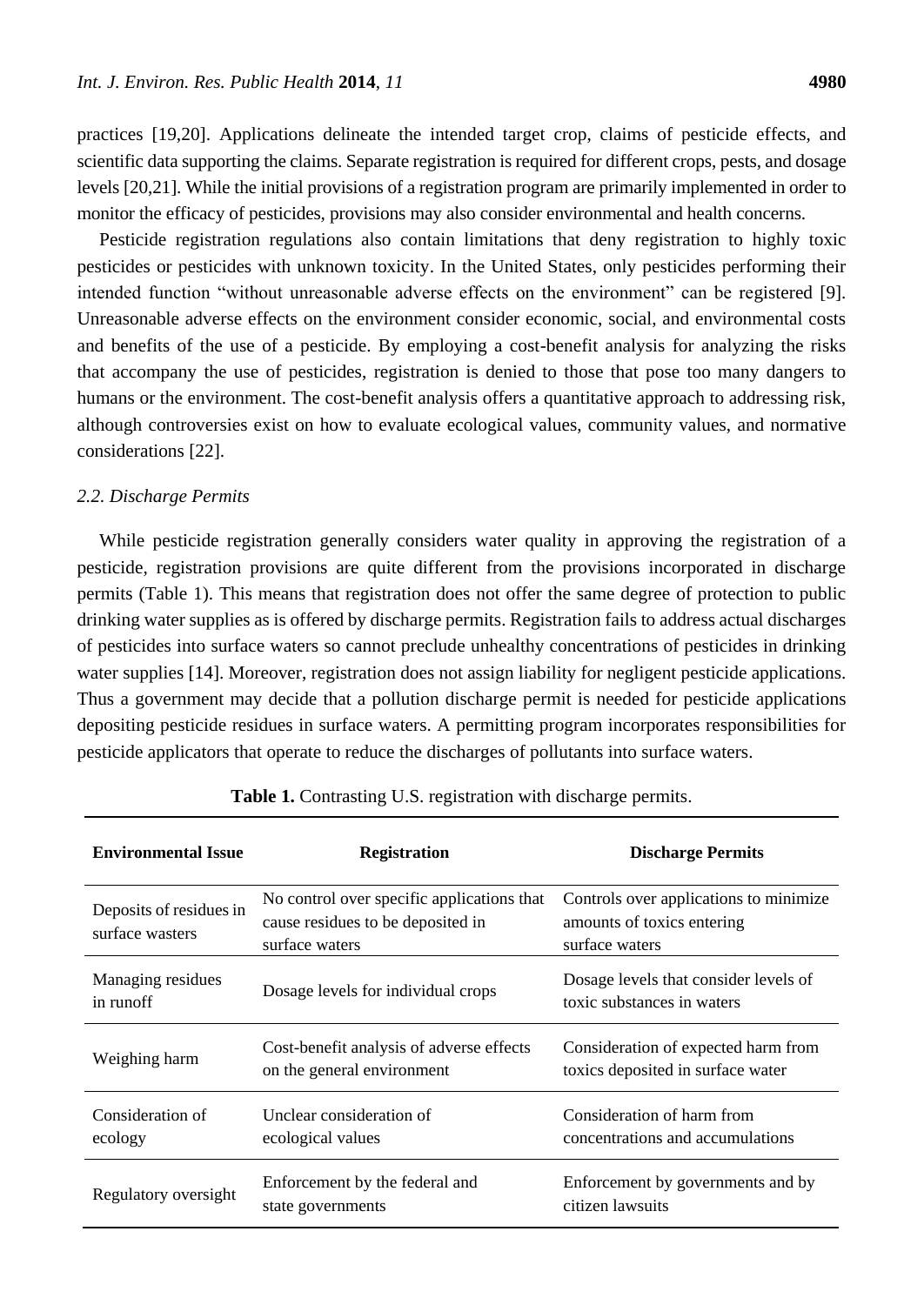Pesticides in waters used for human consumption present worrisome public health concerns [23]. Pesticides are toxic chemicals designed to control and eliminate pests and pose significant health risks to humans or other non-target organisms. While the differing exposure periods, toxicities, and contamination levels complicate the study of exact human health effects of pesticides, a European study of pesticide toxicity showed 81 pesticides out of 276 legally marketed active substances approved for use in Europe were toxic substances with possible adverse effects on human health [20]. Therefore, applications of pesticides that result in residues in drinking water supplies can negatively affect human health.

Research on potential health problems associated with pesticide use identifies concerns about their adverse effects on humans. In some cases, the dangers posed by pesticide use have been recognized. For example, endosulfan is an endocrine disruptor that was added to the list of persistent organic pollutants of the Stockholm Convention [24]. Pesticides affect oxidative stress that may be associated with an increased risk of cancer [25]. Considerable research links increased prostate cancer with the use of pesticides [26]. In analyzing four insecticides, researchers found that fonofos, malathion, terbufos, and aldrin are associated with the risk of aggressive prostate cancer [27]. Other research suggests that pesticides contribute to the pathogenesis of Parkinson's disease [14].

Most pesticides found in water are at low concentrations so do not pose immediate health effects. However, they can have adverse chronic effects due to long-term exposure [28,29]. Drinking water is thought to be an important source of exposure of organophosphate pesticides that harm brains in children [30]. Pesticides at low doses may exert neurotoxic effects [31]. Research suggests that exposure to pesticides can cause the dysregulation of immune functions that could contribute to immunodeficiency, tumorigenesis, allergies, and autoimmunity [32]. Chronic effects of pesticides in water supplies are difficult to observe directly due to their delayed effects.

These data suggest that because pesticide registration does not address deposits and accumulations of pesticides in drinking water supplies that may cause cancer and increase health maladies, the regulation of pollutant discharges is needed. Unauthorized deposits of pesticides in surface water are discharges of pollutants. Whenever a pesticide applicator places pesticide residues in surface waters without authorization, it presents risks of health and environmental damages. Governments may want to manage these risks through a pollutant discharge permitting system, and may seek to have citizens help with the enforcement of permitting provisions.

#### *2.3. National Primary Drinking Water Regulations*

Under federal law, National Primary Drinking Water Regulations establish maximum contaminant levels and treatment techniques that govern public water supplies [33]. These requirements are intended to protect persons from too high of concentrations of known contaminants. While this should protect persons ingesting water from public water sources, they do not cover all contingencies. Statistics by the EPA reported that 3% of public water systems had experienced at least one health-based violation affecting 6% of the population [34].

The public requirements are not applicable to private wells. Water from many private wells remains untested. A Pennsylvania study found that 30% of private well owners had never tested their water [35]. A study in selected New England counties suggested that 30% of population using private wells had arsenic concentrations that exceeded recommended concentrations [36]. When water testing is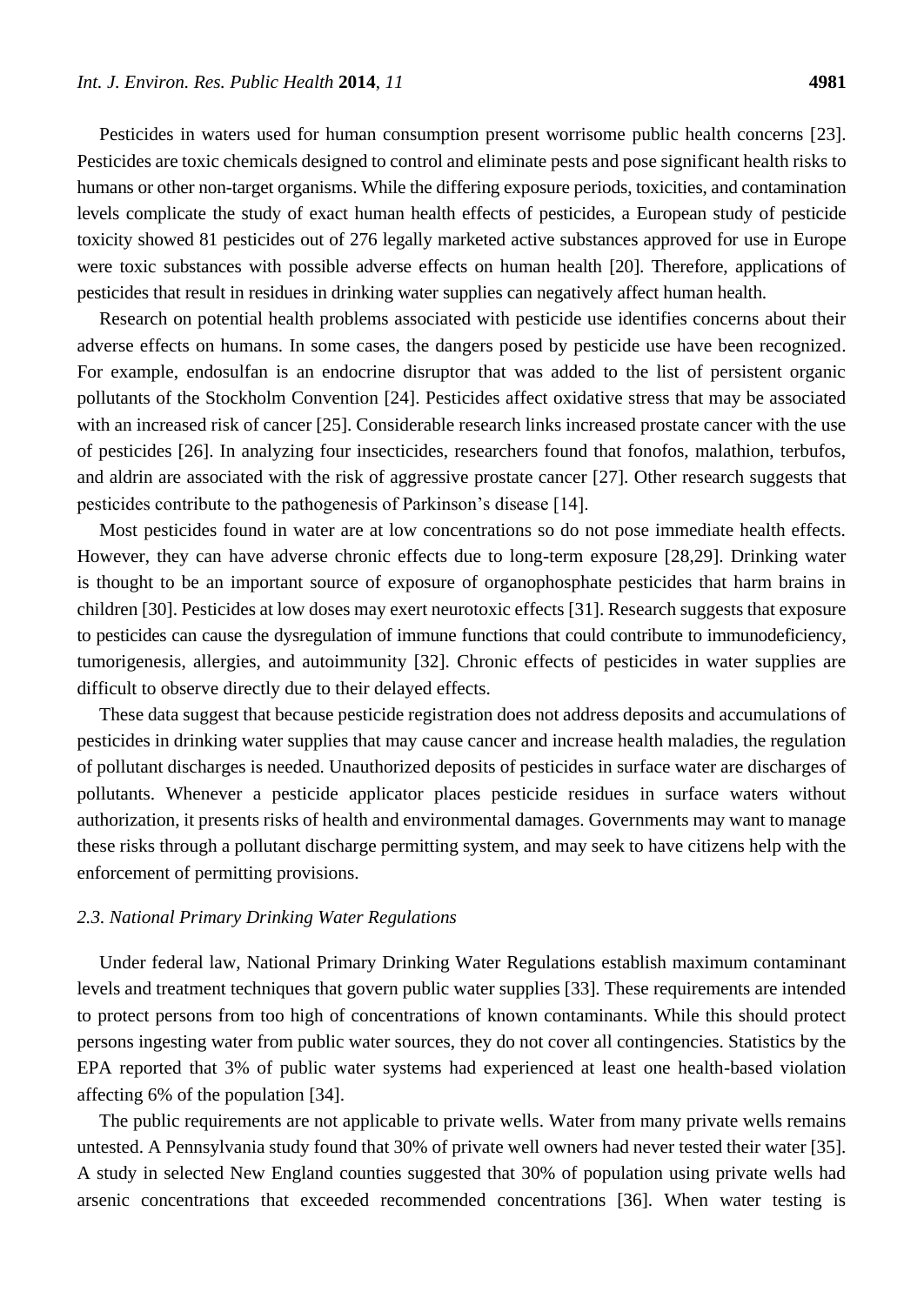performed, it often looks at individual chemicals so fails to account for compounds [37]. Testing also fails to consider cumulative risk assessments [37].

#### **3. Pollution Examples from the United States**

#### *3.1. Litigated Cases*

Unwanted registered pesticides have entered surface waters and caused damages. In the state of Oregon, a lawsuit was filed against an irrigation district for its deposits of the registered aquatic herbicide Magnacide H (acrolein) in canals that later contaminated surface waters downstream [38]. The application of this pesticide resulted in contamination of a local creek and the death of fish in downstream surface waters. The defendant pesticide applicator argued that a point-source pollutant discharge permit was not needed as such was not indicated on the pesticide's label. The court concluded that pesticide registration and pollutant discharge permitting involve different issues and that the registration of the pesticide did not obviate the need for a discharge permit.

A second lawsuit challenged a U.S. federal regulation that said no point-source pollutant discharge permit was needed for most applications of registered pesticides that resulted in deposits of pesticide residues in surface waters [17]. Environmental groups felt the regulation inadequately regulated pesticide applications that placed residues in water. The court ruled that federal law required a pollutant discharge permit for chemical waste and biological materials including pesticides being placed in surface waters. Given the ruling by the court, the federal government developed a "Pesticide General Permit" that would facilitate the issuance of pollutant discharge permits for applications of pesticides depositing residues into surface waters [18].

## *3.2. Need for Protection of the Environment and Human Health*

Pesticides entering water bodies pose threats to the ecological integrity of surface waters [39]. Research suggests that pesticides in surface waters have a negative impact on a high number of non-target species, with macroinvertebrate species especially vulnerable [40,41]. Amphibians and fish may also be adversely affected [42,43].

Research by the United States Geological Survey suggests that over 9% of stream water in agricultural areas have pesticide concentrations greater than human-health benchmarks, and 6% of the streams in urban areas [37]. Other research taking surface water samples from three California agricultural regions showed a toxicity benchmark was exceeded in 19% of the samples [44]. Moreover, because water sampling often fails to account for chemical compounds, additional unknown toxicities may exist [37]. To adequately protect the environment and human health, more might be done to reduce pesticides residues entering surface waters.

#### *3.3. State Permitting Provisions*

Some U.S. state governments have proceeded to adopt permitting provisions to regulate pesticide deposits in surface waters. Oregon adopted a state Pesticide General Permit in 2011 covering applications of biological and chemical pesticides in, over, or near water. The Oregon permit regulates pesticide applications used to control mosquitoes and other flying insects, weeds and algae, nuisance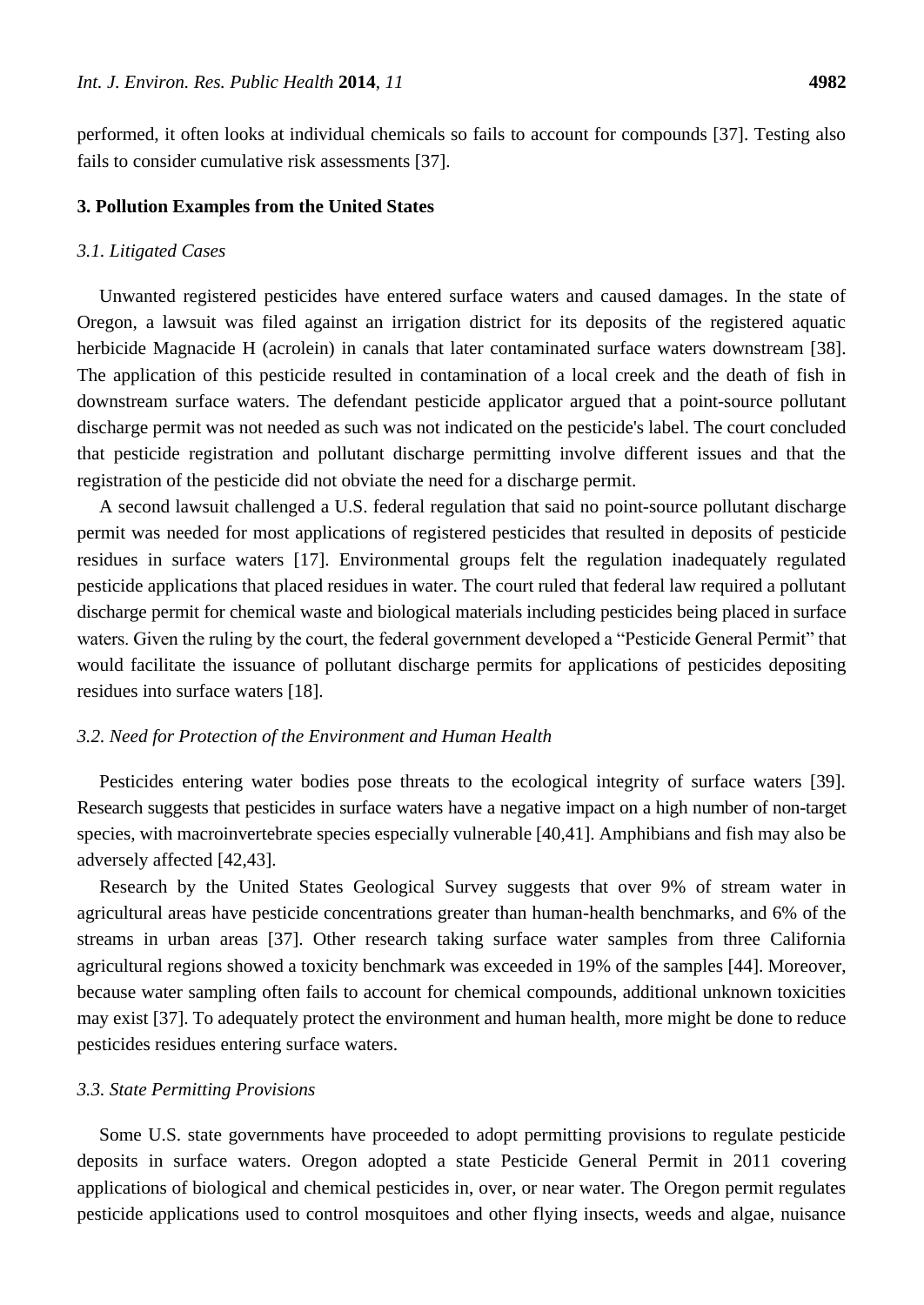animals, forest canopy pests, and area-wide pests [45]. Oregon has also proposed a general permit for pesticide use in irrigation system boundaries [46]. Washington state adopted an Aquatic Mosquito Control General Permit in 2010 [47] and a Noxious Weed Control NPDES General Permit in 2012 [48]. Other states are developing general permit programs to address pesticide residues entering surface waters [49]. These regulations require permits where pesticides or other products may enter surface waters.

#### **4. Proposed U.S. Federal Legislation**

Interest groups opposing the requirement of pollutant discharge permits for pesticides entering surface waters have asked U.S. congressional representatives to introduce federal legislation that would amend federal regulations to exempt pesticides from pollutant discharge permitting requirements [50]. The most familiar proposal would amend both the federal pesticide registration and water quality laws to preclude requirements of pollutant discharge permits for pesticide discharges [51]. The proposal would allow applications of pesticides for agricultural, forestry, and mosquito control purposes that place toxic chemicals in drinking water supplies without oversight of toxicity levels. It would also preclude U.S. state governments from requiring discharge permits.

In eliminating pollutant disposal permits, the proposal would markedly reduce the health and environmental protections currently provided by federal and state water quality regulations. Four changes to U.S. federal law can be discerned: (1) obviating permitting costs; (2) allowing accumulations of pesticides; (3) reducing states' rights; and (4) reducing enforcement activities. These proposed changes offer governments options in their regulation of risks accompanying the use of pesticides.

#### *4.1. Obviating Pollutant Discharge Permitting Costs*

Agricultural interest groups and municipal governments applying pesticides to control pests are concerned about the costs that accompany pollutant discharge permits [52]. The Pesticide General Permit adopted by the U.S. government in 2011 requires regulation of 5.6 million pesticide applications by 365,000 new permit holders [50]. Agricultural and forestry interest groups argue that the permitting processes for these industries will negatively impact their productivity and profitability [52].

However, the requirement of pollutant discharge permits under a Pesticide General Permit for pesticide discharges into surface waters does not affect most agricultural producers. Only pesticide applications that discharge pollutants into surface waters are regulated. Because most farmers applying pesticides to their crops in fields, groves, orchards, and vineyards do not discharge pesticides into waters, they do not need a pollutant discharge permit. This means that the pollutant discharge permitting requirements for applicators placing pesticide residues in waters would have no impact on the vast majority of agricultural producers.

#### *4.2. Allowing Accumulations of Pesticides*

The legislative proposal to preclude requirements of pollutant discharge permits for pesticide discharges would remove governmental controls that oversee risks posed by accumulations of pesticide deposits in surface waters. Considerable evidence shows public health risks in situations where pesticide residues accumulate in drinking water sources [42]. The cost-benefit analysis employed for registering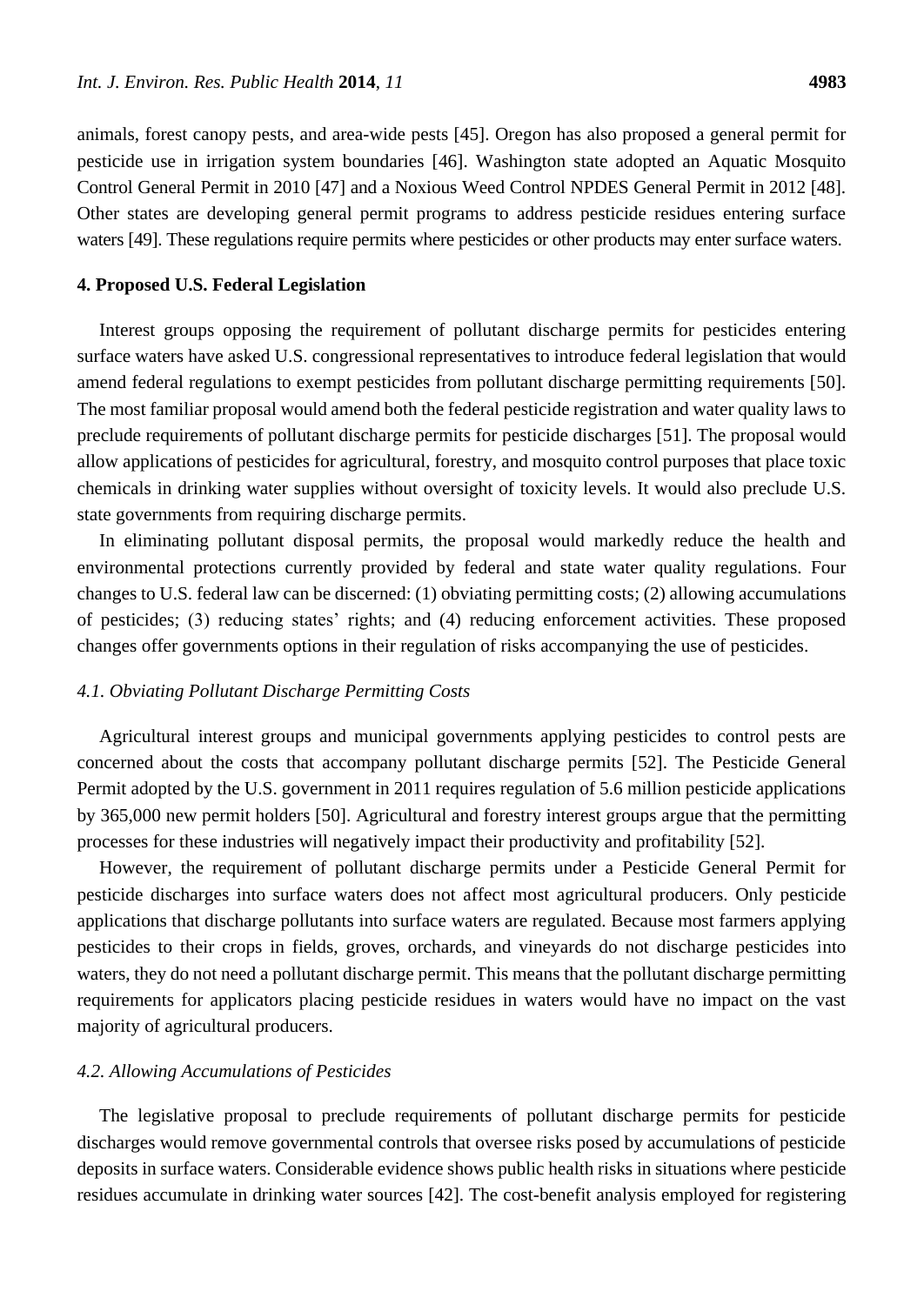concentrations of substances at specific locations.

pesticides under U.S. pesticide registration law allows pesticides to be released without an evaluation of

The legislative proposal changes federal law to allow pesticide residues inimical to public health to be deposited in surface waters. Because multiple applications of pesticides may cause pesticide residues to accumulate in a waterbody [42], unacceptable concentrations of toxins in drinking water that impair public health may occur from registered pesticides. An exemption from pollutant discharge permitting provisions would allow applicators to deposit pesticides in drinking water supplies even when concentrations of residues are at levels known to cause cancer or other health maladies. This would occur because FIFRA registration does not consider accumulations at specific locations.

#### *4.3. Reducing Rights of State Governments*

Another issue involves the nullification of U.S. states' rights by the provisions delineated in the federal legislative proposal. It specifically precludes states from requiring permits for pesticides entering surface waters. This is the antithesis of the current policy embedded in federal law under which U.S. states can offer citizens protection against pollutants and take action to foster cleaner water resources for tourism and recreational pursuits [53,54].

Most U.S. states have chosen to self-administer their pollutant discharge permitting programs so that they have more control over in-state water resources and economic development [55]. The proposal would preclude U.S. states from effectively regulating pollution and protecting people against pollutants from other states [56]. The proposal would also preclude states from innovating and experimenting in attempts to address specialized needs or effectuate state objectives [21].

#### *4.4. Reduced Enforcement Opportunities*

The proposed legislation would reduce enforcement opportunities for challenging unauthorized applications of pesticides. Although federal pesticide registration provisions require compliance with label warnings, it lacks effective control mechanisms to ensure compliance [57]. There is no requirement in federal pesticide law to consider locally-based water quality standards or the cumulative toxic effects of separately applied pesticides on drinking water quality [57]. Lawsuits concerning fish kills and mosquito control programs identify situations where applications of registered pesticides may harm human populations.

A reduction in enforcement opportunities would result from the elimination of the ability of citizens to bring legal action under a "citizen suit" [58]. The citizen suit provisions allow individuals to act as "private attorneys general" to bring lawsuits enforcing pollution standards [9]. Citizen suit provisions were crafted because governments lack the resources to monitor polluters and cannot always be effective in enforcing the law. Citizen suit provisions also act to motivate government enforcement and abatement proceedings. The proposed legislation to eliminate requirements for pollutant discharge permits for pesticide discharges into surface waters would preclude citizens from taking actions against applicators who deposit pesticides in water.

These reduced enforcement opportunities would be in addition to the inability of governments to monitor existing pesticide applications. The lack of monitoring is significant given the practices that may be used by applicators causing unnecessary contamination. An applicator may use faulty equipment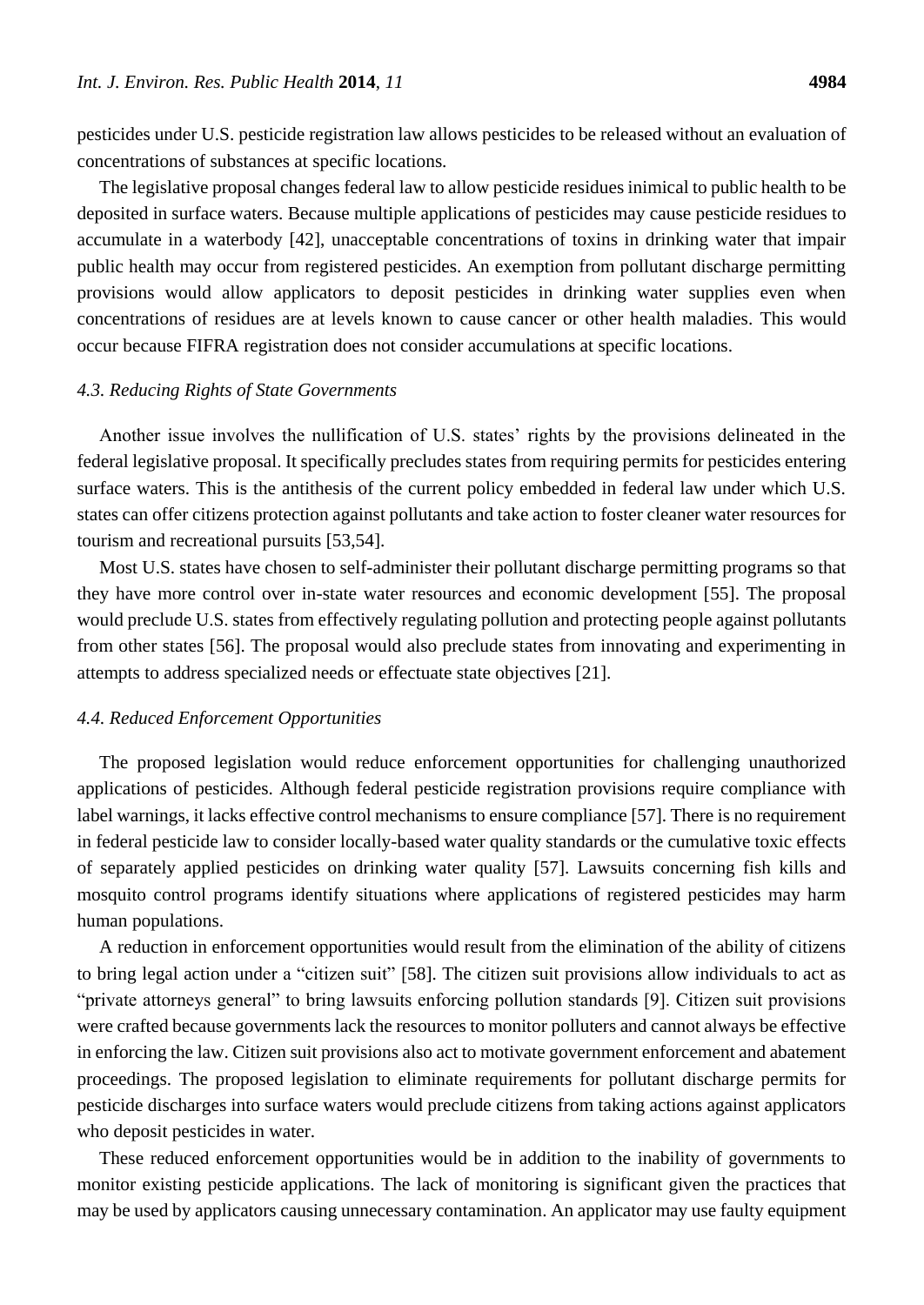that causes unnecessary discharges into waters. To save time, an applicator may fail to correctly calibrate equipment, set the spray boom too high above the crop, or apply too fine a mist causing excessive discharges to enter surface waters. Other application problems include applying pesticides when it is too windy, spraying too close to surface waters, and applying when the weather is too warm and humid causing excessive drift. A permitting system is helpful because it requires applicators to delineate management practices for minimizing drift. Thereby, permit applications provide applicators an opportunity to contemplate their responsibilities for using pesticides near waters. Applicators are reminded of practices that can reduce the potential of pesticides entering surface waters.

## **5. Conclusions**

Many pesticides are dangerous carcinogens. Countries have enacted pesticide registration laws to regulate the use of pesticides through registration programs based on generalized cost-benefit analyses using data submitted by the registrant. Registration provisions are not intended to preempt other governmental directives needed to protect people and the environment from harm. Pesticides deposited into surface water bodies pose hazards to the environment and public health. Thus, governments may decide to regulate deposits into surface waters under a pollutant discharge permitting program.

In the United States, agricultural interest groups have proposed a federal law that would exempt pesticides from pollutant discharge permitting requirements and preclude U.S. state governments from adopting requirements deemed necessary to protect drinking water supplies and aquatic species. An analysis of federal registration and water quality laws, as well as scientific research on human health concerns related to pesticide accumulations in drinking water, supports a conclusion that deposits of pesticides in surface waters need to be regulated by a pollutant discharge permitting program. Pesticide registration only considers overall damages and does not reveal damages associated with pesticide concentrations and accumulations in surface waters. Registration provides no monitoring of pesticide applications near surface waters and no liability mechanism for wrongful pesticide applications. Unregulated concentrations of pesticides in waters used for drinking, irrigating crops, and the production of aquatic species for food may adversely affect humans.

Given growing scientific evidence of health problems related to pesticides in drinking water, governments should be increasing their efforts to reduce amounts of pesticides in surface waters to control health costs. The European Union Parliament recognized the need to reduce the adverse effects of pesticides in Directive 2009/128/EC [4]. Member states are to prohibit aerial spraying except for special cases, and when employed, aerial spraying must use the best available technology to reduce spray drift. Buffer zones are suggested near aquatic environments. Pesticide applicators in the United States need to minimize harmful discharges of pollutants in surface waters. Because pesticide registration fails to embody this objective, pollutant discharge permits are needed to protect persons from harmful pesticide residues.

## **Acknowledgments**

The research presented here is based on work supported by the Cooperative State Research Education and Extension Service, U.S. Department of Agriculture Project No. GEO00684.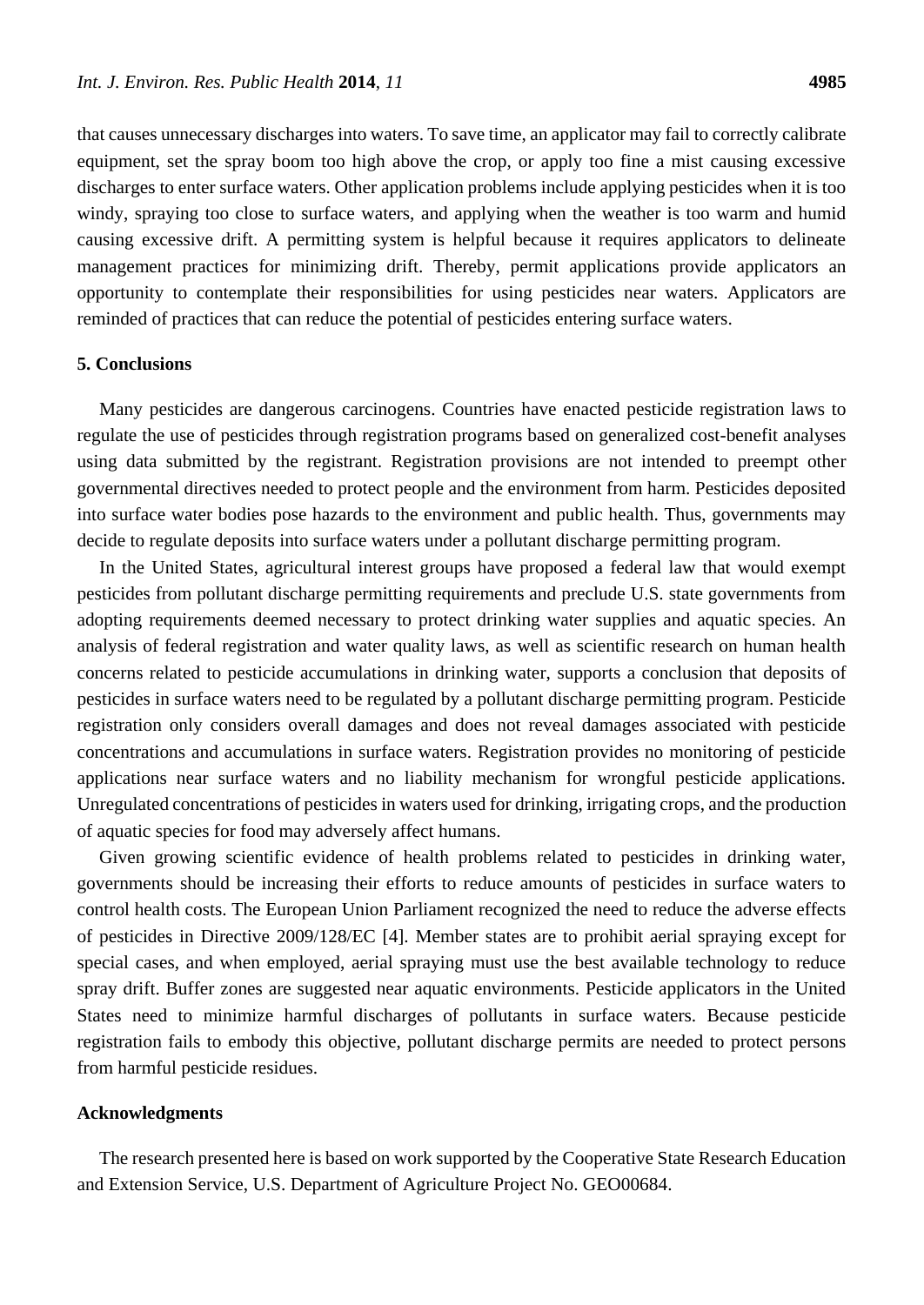## **Author Contributions**

Terence Centner designed the study, critically revised the manuscript, and wrote the final manuscript. Nicholas Eberhart gathered the documentation and wrote the initial draft.

## **Conflicts of Interest**

The authors declare no conflict of interest.

## **References**

- 1. Grube, A.; Donaldson, D.; Kiely, T.; Wu, L. *Pesticides Industry Sales and Usage: 2006 and 2007 Market Estimates*; U.S. Environmental Protection Agency: Washington, DC, USA, 2011.
- 2. Food and Agriculture Organization (FAO). *International Code of Conduct on the Distribution and Use of Pesticides: Guidelines for the Registration of Pesticides*; FAO: Rome, Italy, 2010.
- 3. Food and Agriculture Organization (FAO). *International Code of Conduct on the Distribution and Use of Pesticides: Guidelines on Data Requirements for the Registration of Pesticides*; FAO: Rome, Italy, 2013.
- 4. Directive 2009/128/EC of the European Parliament and of the Council of 21 October 2009 Establishing a Framework for Community Action to Achieve the Sustainable Use of Pesticides (Text with EEA Relevance). Available online: https://www.eppo.int/PPPRODUCTS/ information/2009\_0128\_EU-e.pdf (accessed on 24 November 2009).
- 5. Regulation (EC) No 1107/2009 of the European Parliament and of the Council of 21 October 2009 Concerning the Placing of Plant Protection Products on the Market and Repealing Council Directives 79/117/EEC and 91/414/EEC. Available online: https://www.eppo.int/PPPRODUCTS/ information/2009\_1107\_EU-e.pdf (accessed on 24 November 2009).
- 6. Commission Regulation (EU) No 546/2011 of 10 June 2011 implementing Regulation (EC) No 1107/2009 of the European Parliament and of the Council as Regards Uniform Principles for Evaluation and Authorisation of Plant Protection Products. Available online: http://faolex.fao.org/docs/pdf/eur103352.pdf (accessed on 24 November 2009).
- 7. Commission Regulation (EU) No 283/2013 of 1 March 2013 Setting out the Data Requirements for Active Substances, in Accordance with Regulation (EC) No 1107/2009 of the European Parliament and of the Council Concerning the Placing of Plant Protection Products on the Market. Available online: http://www.fytoweb.fgov.be/gegevensvereisten%202014/ 20130301%20gegevensvereisten\_ws.pdfpdf (accessed on 1 March 2013).
- 8. Commission Regulation (EU) No 284/2013 of 1 March 2013 Setting out the Data Requirements for Plant Protection Products, in Accordance with Regulation (EC) No 1107/2009 of the European Parliament and of the Council Concerning the Placing of Plant Protection Products on the Market. Available online: http://www.fytoweb.fgov.be/gegevensvereisten%202014/20130301% 20gegevensvereisten\_ppp.pdf (accessed on 1 March 2013).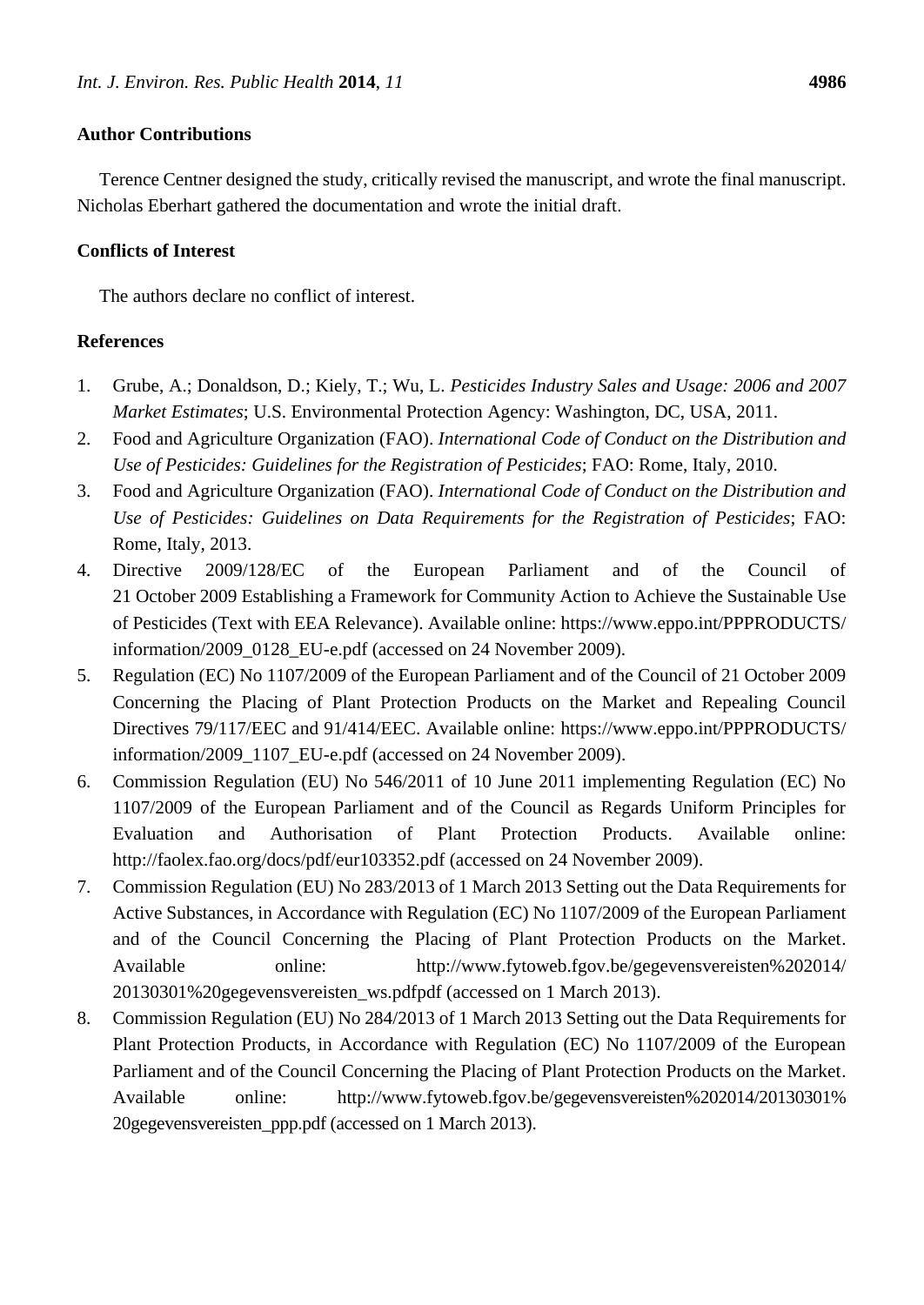- 9. U.S. Code. Title 7, Sections 136–136y; Title 33, Sections 1251. 2012, 1311, 1365. Available online: http://uscode.house.gov/browse/prelim@title7/chapter6&edition=prelim (accessed on 3 March 2014).
- 10. Food and Agriculture Organization (FAO). *International Code of Conduct on the Distribution and Use of Pesticides*; FAO: Rome, Italy, 2003.
- 11. Karpati, A.M.; Perrin, M.C.; Matte, T.; Leighton, J.; Schwartz, J.; Barr, R.G. Pesticide spraying for West Nile virus control and emergency department asthma visits in New York City, 2000. *Environ. Health Persp*. **2004**, *112*, 1183–1187.
- 12. Centner, T.J. Discerning public participation requirements under the U.S. Clean Water Act. *Water Res. Manag*. **2010**, *24*, 2113–2127.
- 13. Gaba, J.M. Generally illegal: NPDES general permits under the Clean Water Act. *Harv. Environ. Law Rev.* **2007**, *31*, 409–473.
- 14. Gatto, N.M.; Cockburn, M.; Bronstein, J.; Manthripragada, A.D.; Ritz, B. Well-water consumption and Parkinson's disease in rural California. *Environ. Health Persp*. **2009**, *117*, 1912–1918.
- 15. Rechtschaffen, C. Enforcing the Clean Water Act in the twenty-first century: Harnessing the power of the public spotlight. *Ala. Law Rev.* **2004**, *55*, 775–814.
- 16. U.S. Environmental Protection Agency. Application of pesticides to waters of the United States in compliance with FIFRA. *Fed. Regist.* **2006**, *71*, 68483–68492.
- 17. National Cotton Council of America v. USEPA. 553 F.3d 927 (Sixth Circuit Court of Appeals, 2009). Available online: http://connection.ebscohost.com/c/articles/44921061/national-cotton-councilamerica-v-epa-553-f-3d-927-6th-cir-2009 (accessed on 3 March 2014)
- 18. U.S. Environmental Protection Agency. Final National Pollutant Discharge Elimination System (NPDES) pesticide general permit for point source discharges from the application of pesticides. *Fed. Regist.* **2011**, *76*, 68750–68756.
- 19. U.S. Environmental Protection Agency. Pesticide Registration Program, 2012. Available online: http://www.epa.gov/pesticides/factsheets/registration.htm (assessed on 18 February 2014).
- 20. Damalas, C.A.; Eleftherohorinos, I.G. Pesticide exposure, safety issues, and risk assessment indicators. *Int. J. Environ. Res. Public Health* **2011**, *8*, 1402–1419.
- 21. Klass, A.B. Climate change and reassessing the "right" level of government: A response to Bronin. *Minn. Law Rev. Headnotes* **2009**, *93*, 15–27.
- 22. Angelo, M.J. Embracing uncertainty, complexity, and change: An eco-pragmatic reinvention of a first-generation environmental law. *Ecol. Law Q*. **2006**, *33*, 105–202.
- 23. Love, B.J. Effects on aquatic and human health due to large scale bioenergy crop expansion. *Sci. Total Environ*. **2011**, *409*, 3215–3229.
- 24. United Nations Environmental Programme. *UN Targets Widely-Used Pesticide Endosulfan for Phase out*; United Nations Environmental Programme: Geneva, Switzerland, 2011.
- 25. Barry, K.H.; Koutros, S.; Berndt, S.I.; Andreotti, G.; Hoppin, J.A.; Sandler, D.P.; Burdette, L.A.; Yeager, M.; Freeman, L.E.B.; Lubin, J.H.; *et al*. Genetic variation in base excision repair pathway genes, pesticide exposure, and prostate cancer risk. *Environ. Health Persp*. **2011**, *119*, 1726–1732.
- 26. Barry, K.H.; Koutros, S.; Andreotti, G.; Sandler, D.P.; Burdette, L.A.; Yeager, M.; Freeman, L.E.B.; Lubin, J.H.; Ma, X.; Zheng, T.; *et al*. Genetic variation in nucleotide excision repair pathway genes, pesticide exposure and prostate cancer risk. *Carcinogenesis* **2012**, *33*, 331–337.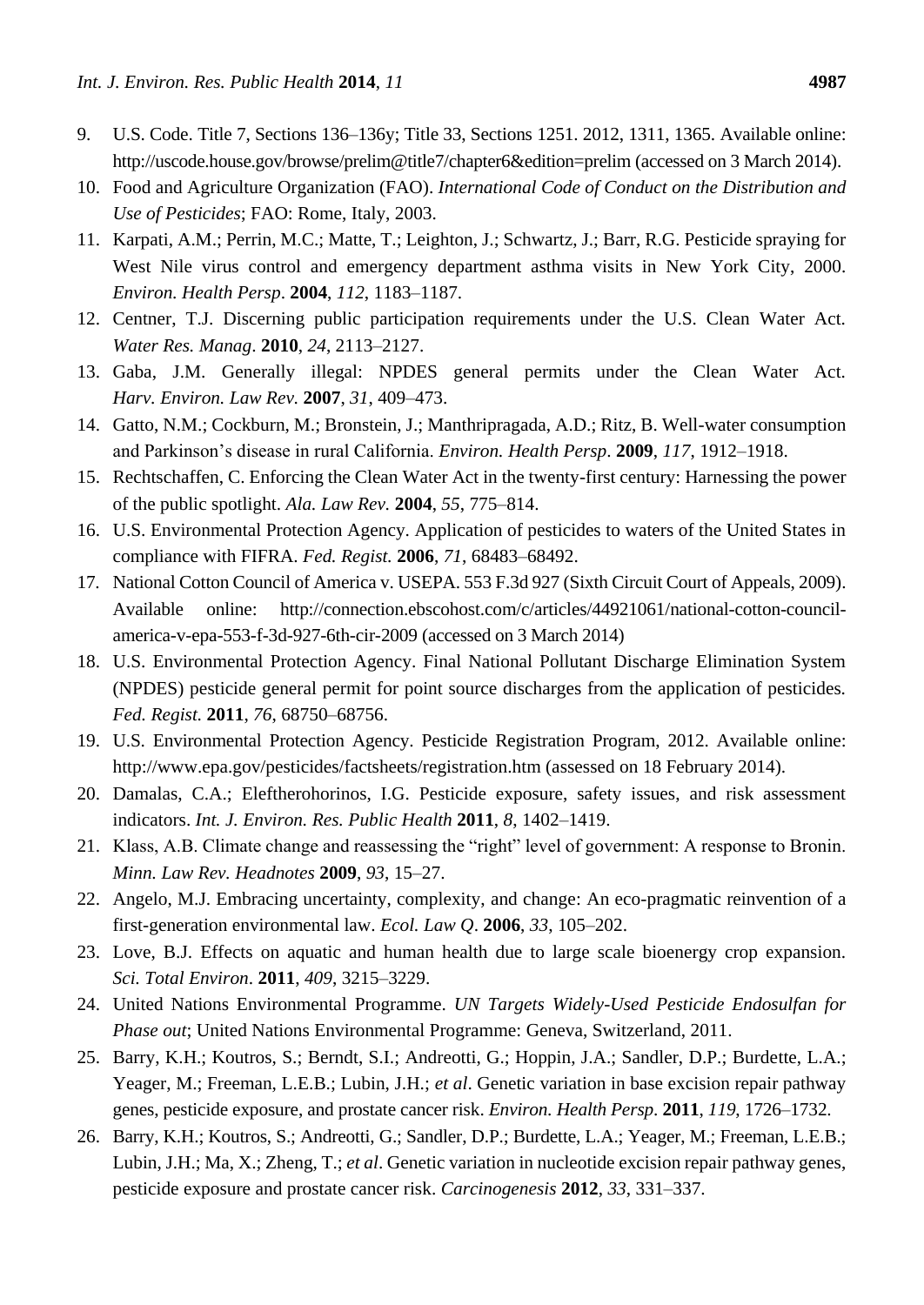- 27. Koutros, S.; Freeman, L.E.B.; Lubin, J.H.; Heltshe, S.L.; Andreotti, G.; Barry, K.H.; DellaValle, C.T.; Hoppin, J.A.; Sandler, D.P.; Lynch, C.F.; *et al*. Risk of total and aggressive prostate cancer and pesticide use in the Agricultural Health Study. *Am. J. Epidemiol*. **2013**, *177*, 59–74.
- 28. Collotta, M.; Bertazzi, P.A.; Bollati, V. Epigenetics and pesticides. *Toxicology* **2013**, *307*, 35–41.
- 29. Mostafalou, S.; Abdollahi, M. Pesticides and human chronic diseases: Evidences, mechanisms, and perspectives. *Toxicol. Appl. Pharmacol*. **2013**, *268*, 57–177.
- 30. London, L.; Beseler, C.; Bouchard, M.F.; Bellinger, D.C.; Colosio, C.; Grandjean, P.; Harari, R.; Kootbodien, K.; Kromhout, H.; Little, F.; *et al*. Neurobehavioral and neurodevelopmental effects of pesticide exposures. *NeuroToxicology* **2012**, *33*, 887–896.
- 31. Rouimi, P.; Zucchini-Pascal, N.; Dupont, G.; Razpotnik, G.; Fouche, E.; de Sousa, G.; Rahmani, R. Impacts of low doses of pesticide mixtures on liver cell defence systems. *Toxicol. In Vitro* **2012**, *26*, 718–726.
- 32. Fukuyama, T.; Kosaka, T.; Tajima, Y.; Ueda, H.; Hayashi, K.; Shutoh, Y.; Harada, T. Prior exposure to organophosphorus and organochlorine pesticides increases the allergic potential of environmental chemical allergens in a local lymph node assay. *Toxicol. Lett.* **2010**, *199*, 347–356.
- 33. U.S. Code of Federal Regulations. Title 40, part 141, 2013. Available online: http://www.ecfr.gov/ cgi-bin/text-idx?tpl=/ecfrbrowse/Title40/40tab\_02.tpl (accessed on 3 March 2014).
- 34. U.S. Environmental Protection Agency (EPA). *Fiscal Year 2011 Drinking Water and Ground Water Statistics*; EPA 816-R-13-003; United States EPA: Washington, DC, USA, 2013.
- 35. Swistock, B.R.; Clemens, S.; Sharpe, W.E.; Rummel, S. Water quality and management of private drinking water wells in Pennsylvania. *J. Environ. Health* **2013**, *75*, 60–66.
- 36. Ayotte, J.D.; Montgomery, D.L.; Flanagan, S.M.; Robinson, K.W. Arsenic in groundwater in eastern New England: Occurrence, controls, and human health implications. *Environ. Sci. Technol.* **2003**, *37*, 2075–2083.
- 37. Gilliom, R.J.; Barbash, J.E.; Crawford, C.G.; Hamilton, P.A.; Martin, J.D.; Nakagaka, N.; Nowell, L.H.; Scott, J.C.; Stackelberg, P.E.; Thelin, G.P.; *et al*. *Pesticides in the Nation's Streams and Ground Water, 1992–2001*; U.S. Geological Survey, Circular 1291; U.S. Geological Survey: Restin, VA, USA, 2007. Available online: http://water.usgs.gov/nawqa/pnsp//pubs/circ1291/ (assessed on 16 April 2014).
- 38. Headwaters, Inc. v. Talent Irrigation District. 243 F.3d 526 (Ninth Circuit Court of Appeals, 2001). Available online: http://www.wsdot.wa.gov/NR/rdonlyres/9BD6B9B5-5567-43A6-BB47- BC71361BFE04/0/TalentDecision9thCircuit.pdf (accessed on 12 March 2001).
- 39. Knabel, A.; Meyer, K.; Rapp, J.; Schulz, R. Fungicide field concentrations exceed FOCUS surface water predictions: Urgent need of model improvement. *Environ. Sci. Technol.* **2014**, *48*, 455–463.
- 40. Roessink, I.; Merga, L.B.; Zweers, H.J.; van den Brink, P.J. The neonicotinoid imidacloprid shows high chronic toxicity to mayfly nymphs. *Environ. Toxicol. Chem.* **2013**, *32*, 1096–1100.
- 41. Van Dijk, T.C.; van Staalduinen, M.A.; van der Sluijs, J.P. Macro-invertebrate decline in surface water polluted with imidacloprid. *PLoS One* **2013**, *8*, doi:10.1371/journal.pone.0062374.
- 42. Rohr, J.R.; Sesterhenn, T.M.; Stieha, C. Will climate change reduce the effects of a pesticide on amphibians? Partitioning effects on exposure and susceptibility to contaminants. *Glob. Chang. Biol.* **2011**, *17*, 657–666.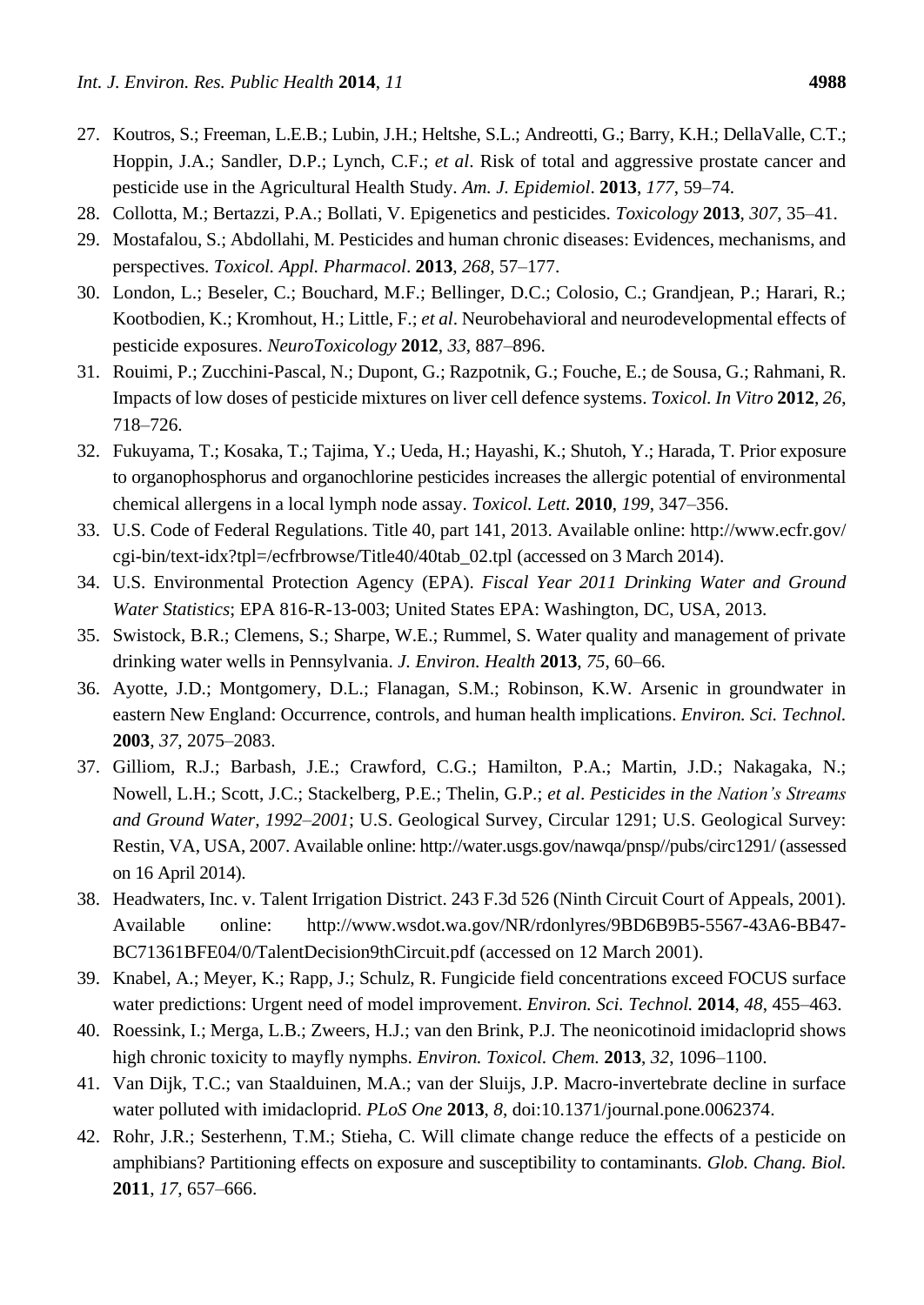- 43. Schlenk, D.; Lavado, R.; Loyo-Rosales, J.E.; Jones, W.; Maryoung, L.; Riar, N.; Werner, I.; Sedlak, D. Reconstitution studies of pesticides and surfactants exploring the cause of estrogenic activity observed in surface waters of the San Francisco Bay delta. *Environ. Sci. Technol.* **2012**, *46*, 9106–9111.
- 44. Starner, K.; Goh, K.S. Detections of the neonicotinoid insecticide imidacloprid in surface waters of three agricultural regions of California, USA, 2010–2011. *Bull. Environ. Contam. Toxicol.* **2012**, *8*, 316–321.
- 45. Oregon Department of Environmental Quality. *General Permit: National Pollutant Discharge Elimination System Discharge Permit, Permit No. 2300A*; United States Environmental Protection Agency: Portland, OR, USA, 2011. Available online: http://www.deq.state.or.us/wq/wqpermit/docs/ general/npdes2300a/2300aPermit.pdf (assessed on 28 February 2014).
- 46. Oregon Department of Environmental Quality. *Water Quality: Water Quality Permit Program; Pesticide Applications into Surface Waters*; Oregon Department of Environmental Quality: Portland, OR, USA, 2013. Available online: http://www.deq.state.or.us/wq/wqpermit/docs/ general/npdes2000j/Proposed2000jPermit.pdf (assessed on 28 February 2014).
- 47. Aquatic Mosquito Control General Permit. Available online: http://www.ecy.wa.gov/programs/ wq/pesticides/final\_pesticide\_permits/mosquito/permit2010/amcgppermit051910sig.pdf (assessed on 18 February 2014).
- 48. Aquatic Noxious Weed Management General Permit. Available online: http://www.ecy.wa.gov/ programs/wq/pesticides/final\_pesticide\_permits/noxious/noxious\_index.html (assessed on 18 February 2014).
- 49. Radcliffe, H.M.M. Pesticides and farmers: Life after National Cotton Council of America v. EPA. *San Joaquin Agric. Law Rev*. **2010**, *20*, 151–172.
- 50. Schierow, L.-J. *Federal Regulation of Chemicals in Commerce: An Overview of Issues for the 113th Congress*; Congressional Research Service: Washington, DC, USA, 2013.
- 51. U.S. House of Representatives. Bill No 935, 113th Congress, 1st Session, 2013. Available online: http://thomas.loc.gov/cgi-bin/query/z?c113:S.+935: (accessed on 3 March 2014).
- 52. Sparks, R. *Letter to EPA Requesting Support for Rehearing NPDES Pesticides Case*; National Association of State Departments of Agriculture: Arlington, VA, USA, 2009.
- 53. Glicksman, R.L.; Batzel, M.R. Science, politics, law, and the arc of the Clean Water Act: The role of assumptions in the adoption of a pollution control landmark. *Wash. Univ. J. Law Policy* **2010**, *32*, 99–138.
- 54. Zelmer, S. Preemption by stealth. *Houst. Law Rev.* **2009**, *45*, 1659–1735.
- 55. Ryan, E. Negotiating federalism. *Boston Coll. Law Rev*. **2011**, *52*, 1–136.
- 56. Bruce, S.B. Wild rivers and the boundaries of cooperative federalism: The Wild and Scenic Rivers Act and the Allagash Wilderness Waterway. *Boston Coll. Environ. Law Rev*. **2008**, *35*, 77–110.
- 57. Minan, J.H.; Frech, T.M. Pesticides as "pollutants" under the Clean Water Act. *San Diego Law Rev*. **2010**, *47*, 109–144.